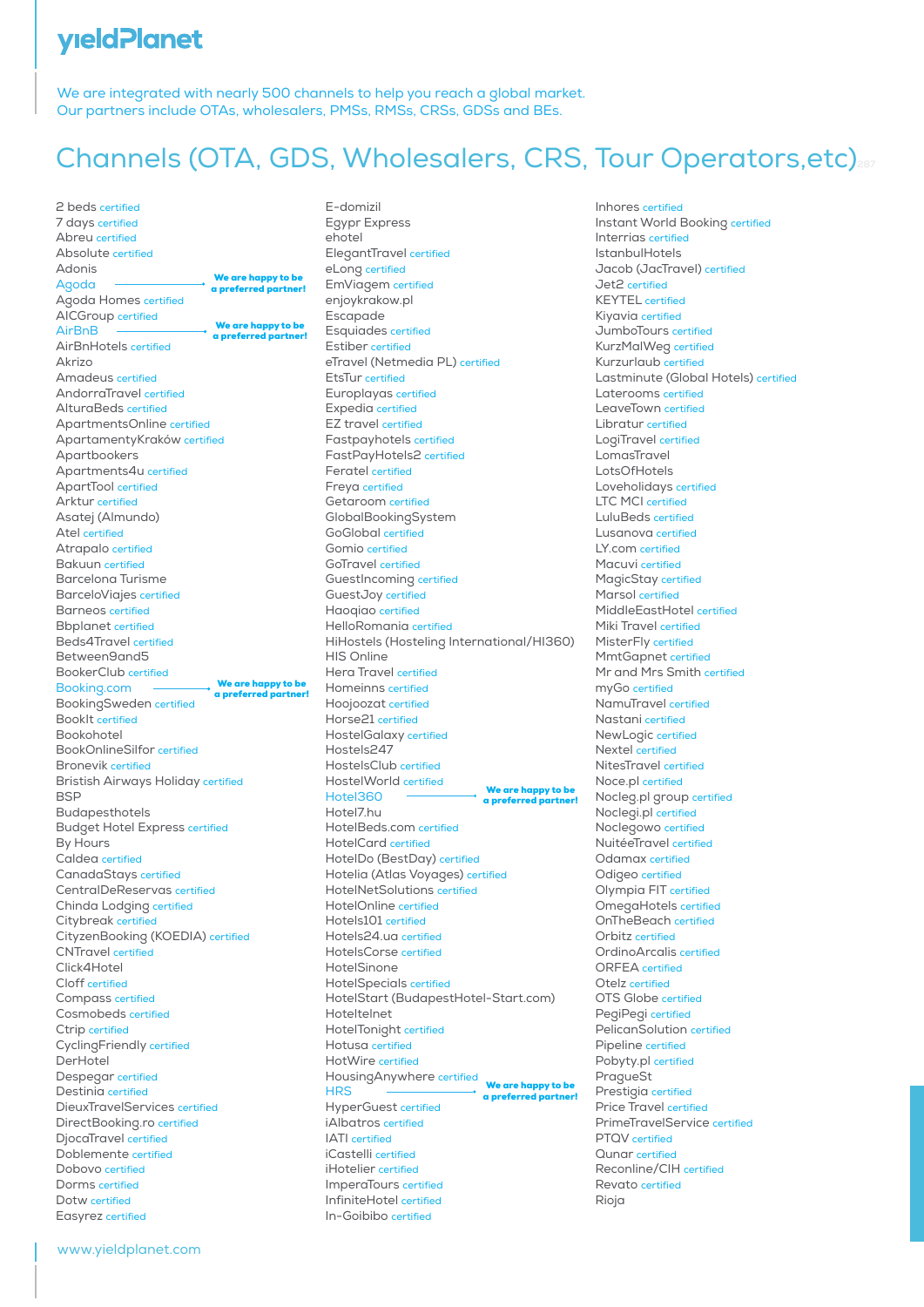# **yield Planet**

We are integrated with nearly 500 channels to help you reach a global market. Our partners include OTAs, wholesalers, PMSs, CRSs, GDSs and BEs.

RisskovAutoferien certified Roibos certified Roomex certified RoomForDay RoomRack certified RTSNet certified Rydoo certified Schmetterling certified Secra certified SERHS certified ServicedApartmentsWorldwide certified SideTours certified SilverDoorApartments certified ski.com (Aspen Ski tours) SkiServeis certified SmartboxGroup certified SOD certified Soliterra certified Spalopia certified SpecialToursWholesalers certified Spotlight certified SRP certified Stay Bonanza certified StayForLong certified StayNest certified STC (Switzerland Travel Centre) certified SunHotels certified SunSeasons 24 certified Superbreak certified SuperSki Andorra certified Synxis (Sabre) certified Szallas.hu certified Szallodak Tablet Hotels certified TaleTravel certified TatilSepeti certified TatraBooking certified TBOHolidays certified Tiket certified TL Travel certified ToBook certified TomasTravel certified TorTravel certified TotalStay certified Tour10 certified Tourico Holidays certified Tourinigit certified Tourneo certified Transhotel certified Travco certified TravelCompositor certified TravelFuse certified Traveliko certified Travelist certified TravelMinit certified TravelMKT (Infohostal) Traveloka certified Travelport/HotelZon certified Travelsense certified Travia certified Trevor certified TripAdvisor certified | extra fee TripConnect by TripAdvisor certified TripTwin certified Triverna certified **Tropolino** TUI\_Destimo certified TUI Future Market certified

Tujia certified Tuniu certified UniTravel certified Vallnord certified VashOtel certified VapIncoming certified Visit Navarra certified VisualOnline WebSawadee Weekendesk certified WeGoGreenR certified Welcomebeds certified WHL certified Wing on certified Wonderweekend certified World2Meet certified Wozozo certified W-reservation.com certified WygodneNocowanie certified Xenia certified Yalago (Dnata) certified Zanadu certified Zasypiam.pl

#### **PMS**

1C Hotel certified 1Day certified 5stelle certified AciGrup certified AmonRa certified Anphitrion certified Apaleo certified APP Sistemas certified APS-Brno certified ASIFrontDesk certified Avalon certified BDPCenter certified Betasi certified Bnovo certified Bookelier certified BookingNinjas certified Bookipro certified BookOnlineNow certified Brilliant certified Cenium certified CHART certified CheckIn certified Click&Run certified Clock Evo certified Clock PMS+ certified CLOFFHOTEL certified ClubLespri certified CQR SISTEMAS certified CSIbiza certified CTM certified Diagram certified DIBS certified DF Sistemes certified DFSuite certified DM Plaza certified EasyFrontDesk certified E-Koncept certified Elektra certified ElTour95 certified Engisoft certified

EpsilonNet certified ERes certified Eturistic certified FamilyHotel certified Fidelio certified FINA certified FrontHotel certified GIP Rehot (RH2) certified HFocused certified Hogatex certified Hores certified Host certified HostelGest certified Hostelgram certified Hotelist certified HotelSystem.hu certified Hotelwin K-root certified HotSoft8 certified izzyHotel certified Ihotelligence Imagine Emotions certified Indra certified Infor Starlight certified InnovaHotel certified InovGuest Itbase certified Intea Hotel certified Intutto certified IQWare certified KWHotel certified Lean certified LITE certified Lotus certified Luopan certified Managinng certified MasterYield certified Medallion certified Médialog certified MEWS certified mHotel certified MiHotel certified Multisoft Solon certified Netera certified NewHotel certified NiteSoft certified Noray certified OFI certified OpenSoft certified Opera (Oracle) certified Pelican certified PHSystems certified Picasso certified POSitive Hotel certified Prestige certified Previo certified ProHOTT certified Protel certified PYN certified Reservhotel certified Reslogic certified Roommatik certified RoomsWizzard certified S4H certified Sedna certified Servio certified SesameTechnology certified Seven Stars certified **SIHOT** Sime certified